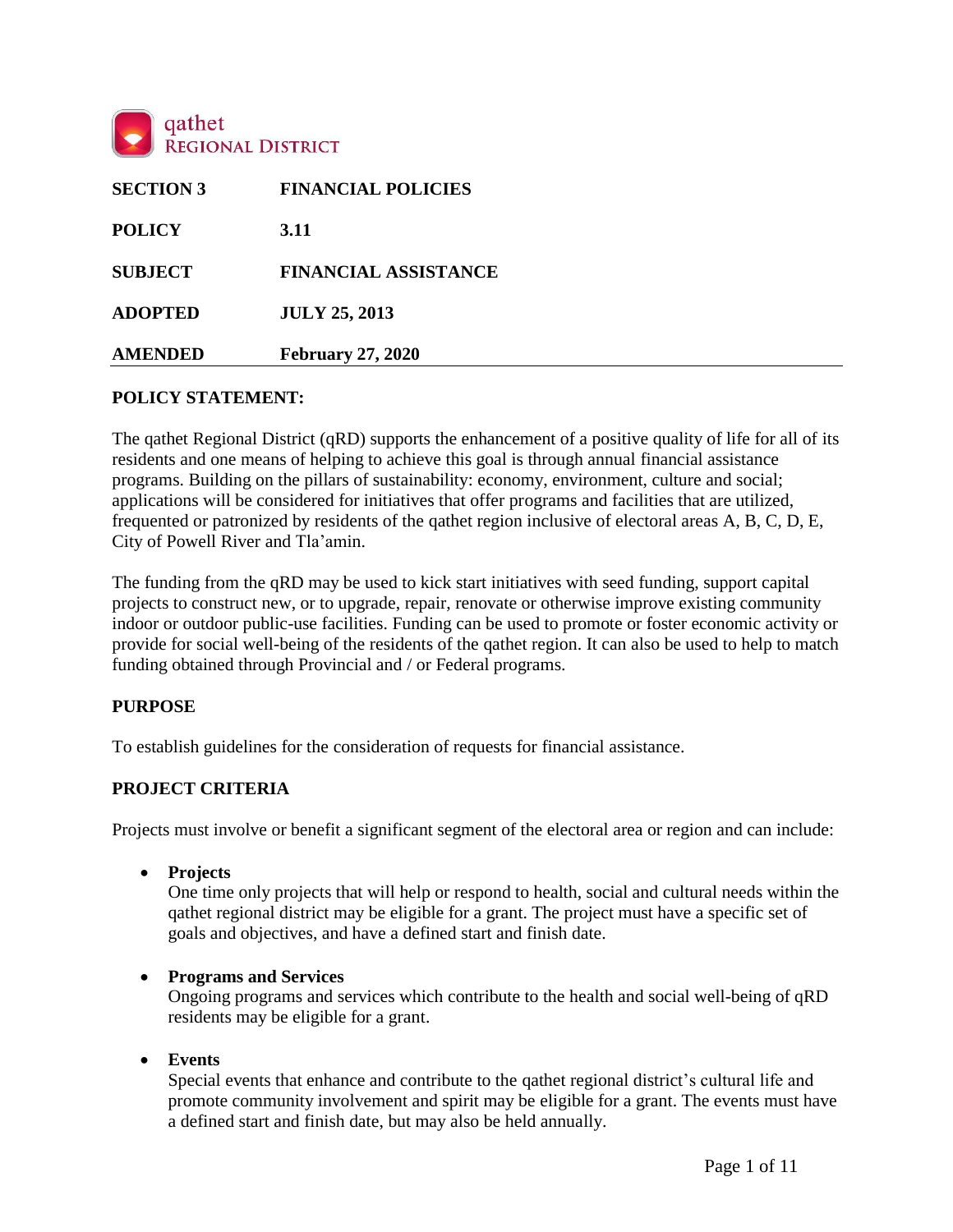Applications involving land and/or facilities under the direction or ownership of a local municipality **must** include from the municipality a letter of support for the initiative.

The qRD Board may, at its discretion, award grants to groups which offer a service deemed of value to the qathet region, or to community committees, whose mandate is to function for the good of the qathet region and its residents.

# **ELIGIBLE APPLICANTS**

Eligible applicants include:

- Not-for-profit or charitable organizations that are registered or incorporated and in good standing with the Societies Act and Revenue Canada;
- Organizations affiliated with a community or provincial organization in the subsection above;
- Well established community groups that offer projects, programs, services or events which have a demonstrated need in the community and which provide benefits to qRD residents;
- Other agencies or projects so determined by the Board of the qRD.

# **EXCLUSIONS FROM ELIGIBILITY**

The following are specifically excluded from funding under the qRD's financial assistance program:

- Applications from individuals;
- Educational institutions (e.g. schools, universities, colleges);
- Religious organizations that serve primarily their membership and / or their direct religious purposes;
- Activities of ethno-cultural organizations that serve primarily their membership and/ or their specific ethnic promotion;
- Hospitals and health care facilities;
- Annual fund-raising campaigns, from letter requests or telephone campaigns;
- Aid to endowment funds:
- Debt retirement, interest payments or reserves;
- "For-profit" commercial ventures or private organizations;
- The cost of developing a proposal;
- Conducting studies to assess an existing facility and its suitability to accommodate changes or to help assess the need for a new facility or expansion/upgrading of an existing facility;
- Other agencies or projects so determined by the qRD Board.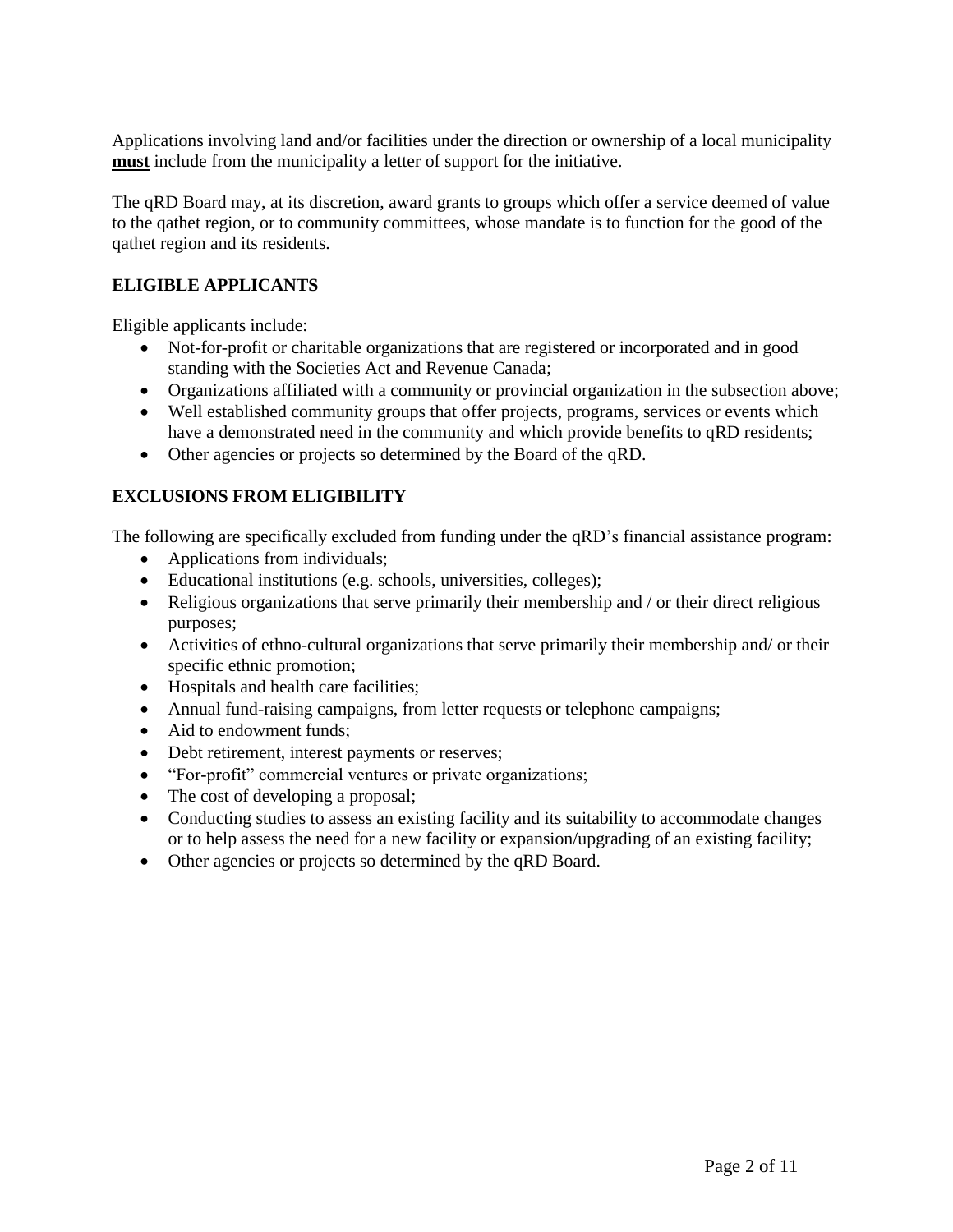# **PROCESS**

Applications must include all documentation requested in the application form and must be submitted to the finance department of the qRD. Not all organizations meeting the basic criteria will automatically receive a grant. Approval of a grant by the qRD one year does not ensure that grant requests in a subsequent year will be successful.

Application deadlines:

- First intake March 31.
- Second intake August 31.

Completed applications will be considered by a Financial Assistance Advisory Committee and recommendations will be forwarded to the qRD Board for approval. You will be notified in writing whether your application was or was not successful according to the following timelines:

- First intake you will be notified by July 31 and the grant will be paid out in August.
- Second intake you will be notified by November 30 and the grant will be paid out in December.

If your organization requires the funds prior to August or December the request to release the funds early must be submitted in writing along with the application. The qRD does not guarantee that an early funding request will receive approval.

# **GRANT CALCULATIONS/CONDITIONS**

Due to limited funds, not all applications meeting the funding criteria will obtain grant approval. The Board may award a grant that is less than the amount applied for by the applicant.

Applications to the first intake may be awarded all of the available grant funding; applications to the second intake will be considered from any funding not awarded to the first intake of applicants.

Applicants should demonstrate that they have applied for other funding opportunities through the appropriate Provincial/Federal Program(s) or reasons why not.

Applicants generally will be required to provide a local component of funding, either through fund raising, donations, work-in-kind, contributions from the local municipality, or corporate support.

The contribution from the Regional District will not normally exceed 25% of the total project. The Board may, at its sole discretion, override the previously noted guideline.

Applicants must demonstrate how their projects will be sustained and supported following receipt of the funding.

The qRD Board may refuse funding of any application.

The decision of the qRD Board on any grant is final.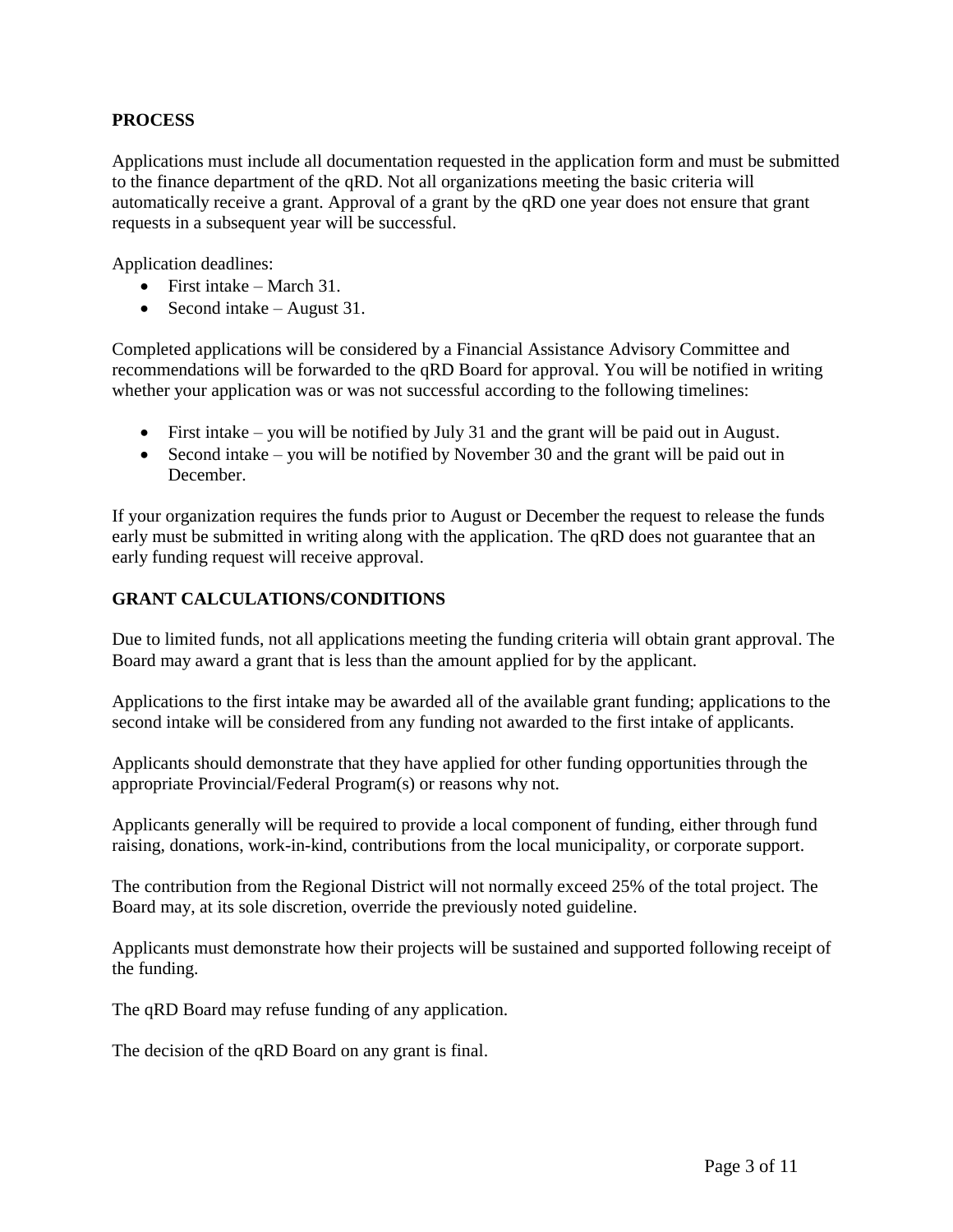# **USE OF THE GRANT**

A grant recipient must use the grant only for the purpose of which the application was approved. Any alteration in this purpose must be approved in writing by the qRD Board.

A recipient who does not use the funds for the purpose for which it was awarded will have to repay the grant as a debt due and owing to the qRD.

Unused portions of the grant must be returned to the qRD.

The qRD Board or their authorized representatives, may request additional information (e.g. books and records, financial statements, progress reports, permits, construction documents, on-site inspections, audited statements or other relevant information) to determine whether the funds were expended in accordance with the conditions upon which they were granted.

# **FREEDOM OF INFORMATION AND PROTECTION OF PRIVACY ACT**

The information collected to support your application is for the use of the Board of the qRD in assessing your grant request. The information will be used for the administration of the qRD Financial Assistance Program, which is coordinated by the qRD. Information provided will be made available to the general public through Board meeting agendas and published on the qRD website. The information may also be shared with other government departments / agencies with interests in the initiative for which application is being made. The information will not be disclosed to any other third parties except as allowed by the Freedom of Information and Protection of Privacy Act.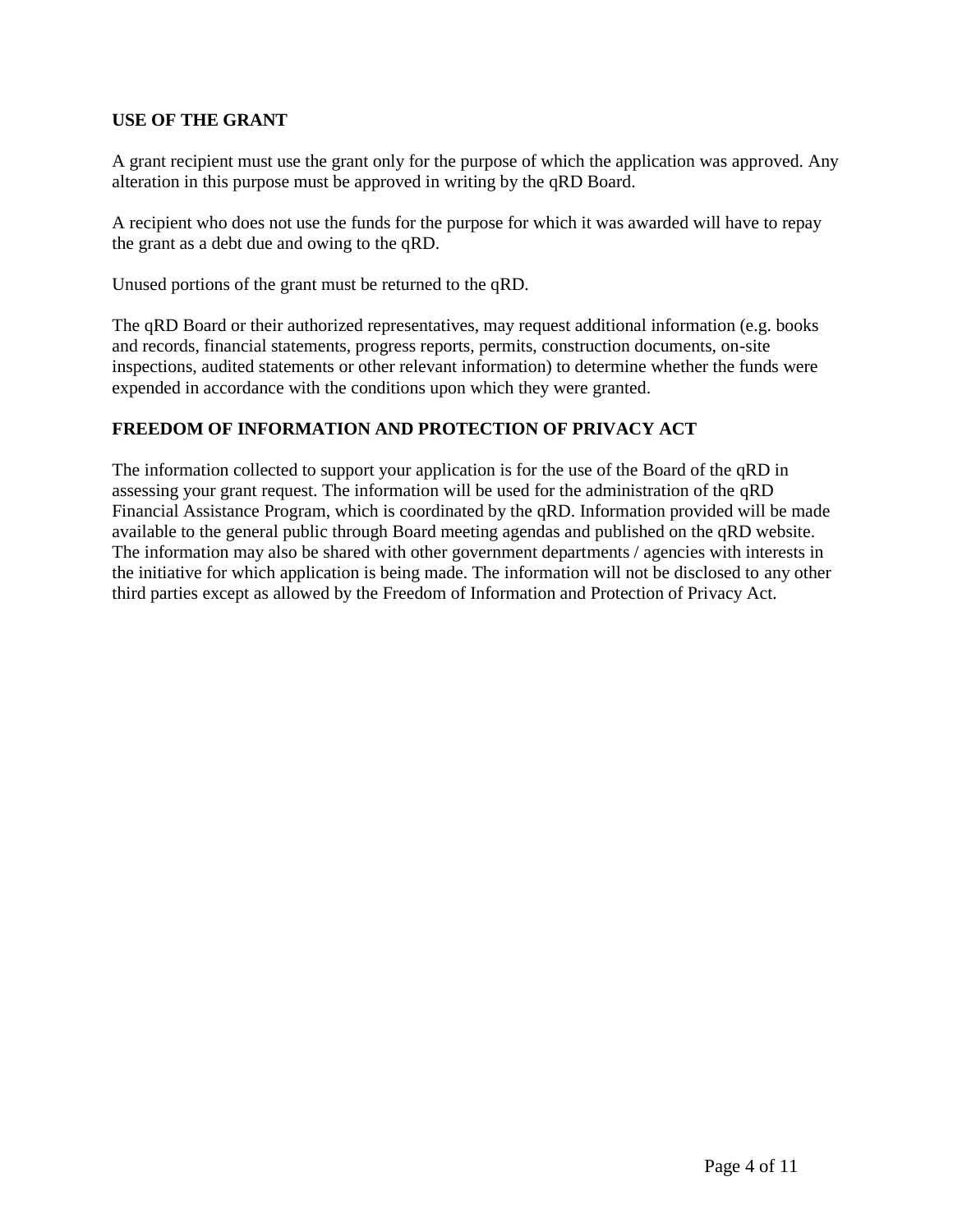

#### **GRANT APPLICATION – GUIDELINES**

#### A. **REQUIRED DOCUMENTATION**

The following documents are required:

- (a) A list of your Board of Directors, Officers and Executive Directors (if applicable).
- (b) A copy of the organization's current registration documents, indicating that it is in good standing (if applicable).
- (c) Your latest financial statements endorsed by two signing officers of the Board of Directors.
- (d) A budget for the year in which the grant is requested. *(This may be the budget for your organization, or, if you are requesting funding for a specific project, submit the project budget only).*
- (e) Short description of the purposes of your organization

#### B. **INITIATIVE AND FINANCIAL INFORMATION**

**Nature of Initiative** Identify the event or outcome of work to be carried out (i.e. a detailed description of the initiative, what is going to transpire or happen).

**Estimated Total Initiative Cost** An initiative budget must be submitted which summarizes the estimated costs of the initiative.

**Grant Request** Indicate the amount of funding requested from the qRD.

**Other Revenue** List the other sources of revenue for the initiative including the amount of actual cash your organization will contribute to the initiative.

#### C. **DEADLINE**

There will be two annual application intakes:

- First Intake March 31.
- Second Intake August 31.

Organizations will be notified each year, in writing, whether or not their grant application has been successful.

Applications should be addressed to:

Manager of Financial Services qathet Regional District 202 – 4675 Marine Avenue Powell River, BC V8A 2L2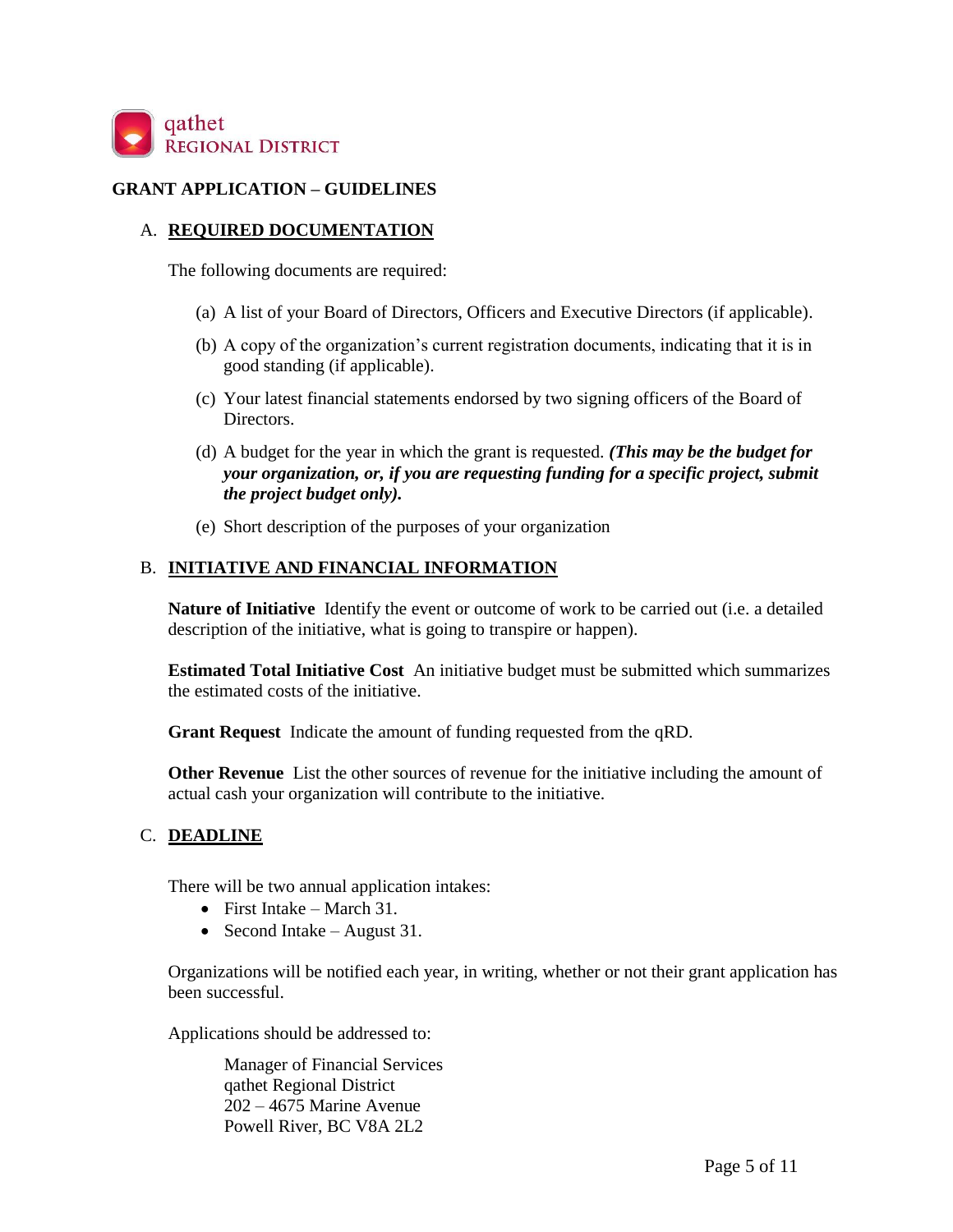

# **APPLICATION FOR FINANCIAL ASSISTANCE**

# **ORGANIZATION**

| <b>ORGANIZATION PROFILE</b>                                                      |                       |  |  |  |  |  |  |
|----------------------------------------------------------------------------------|-----------------------|--|--|--|--|--|--|
| Mission / Purpose Statement (or attach a copy):                                  |                       |  |  |  |  |  |  |
|                                                                                  |                       |  |  |  |  |  |  |
| ,我们也不会有什么。""我们的人,我们也不会有什么?""我们的人,我们也不会有什么?""我们的人,我们也不会有什么?""我们的人,我们也不会有什么?""我们的人 |                       |  |  |  |  |  |  |
|                                                                                  |                       |  |  |  |  |  |  |
| Description of Clientele:                                                        |                       |  |  |  |  |  |  |
|                                                                                  |                       |  |  |  |  |  |  |
|                                                                                  |                       |  |  |  |  |  |  |
|                                                                                  |                       |  |  |  |  |  |  |
|                                                                                  |                       |  |  |  |  |  |  |
| Number of Clients Served Annually: _________                                     | Number of Volunteers: |  |  |  |  |  |  |
|                                                                                  |                       |  |  |  |  |  |  |
|                                                                                  |                       |  |  |  |  |  |  |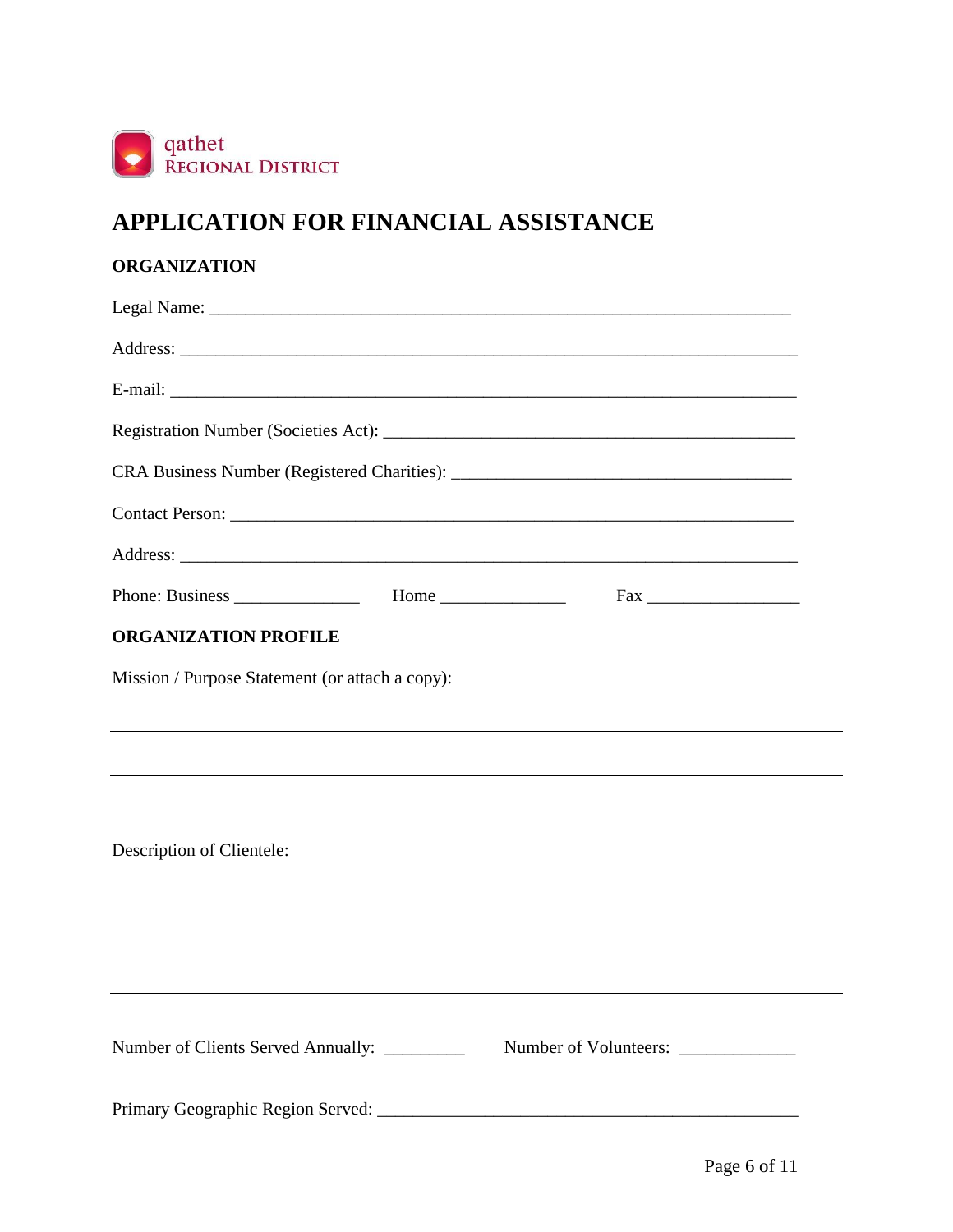**Registration Documents:** Attach a copy of your organization's current registration document, indicating that it is in good standing.

**List of Executives:** Attach a separate page listing names, positions and addresses of all of your current executive and/or board of directors, including names, titles, address and home/work phone numbers.

**Budget :** Attach a complete budget for your specific project / event. The budget should show the amount of revenue received from user fees, fund raising activities, membership fees, other government funding, etc.

**Financial Statements:** Attach a copy of your most recent financial statements, signed by two directors.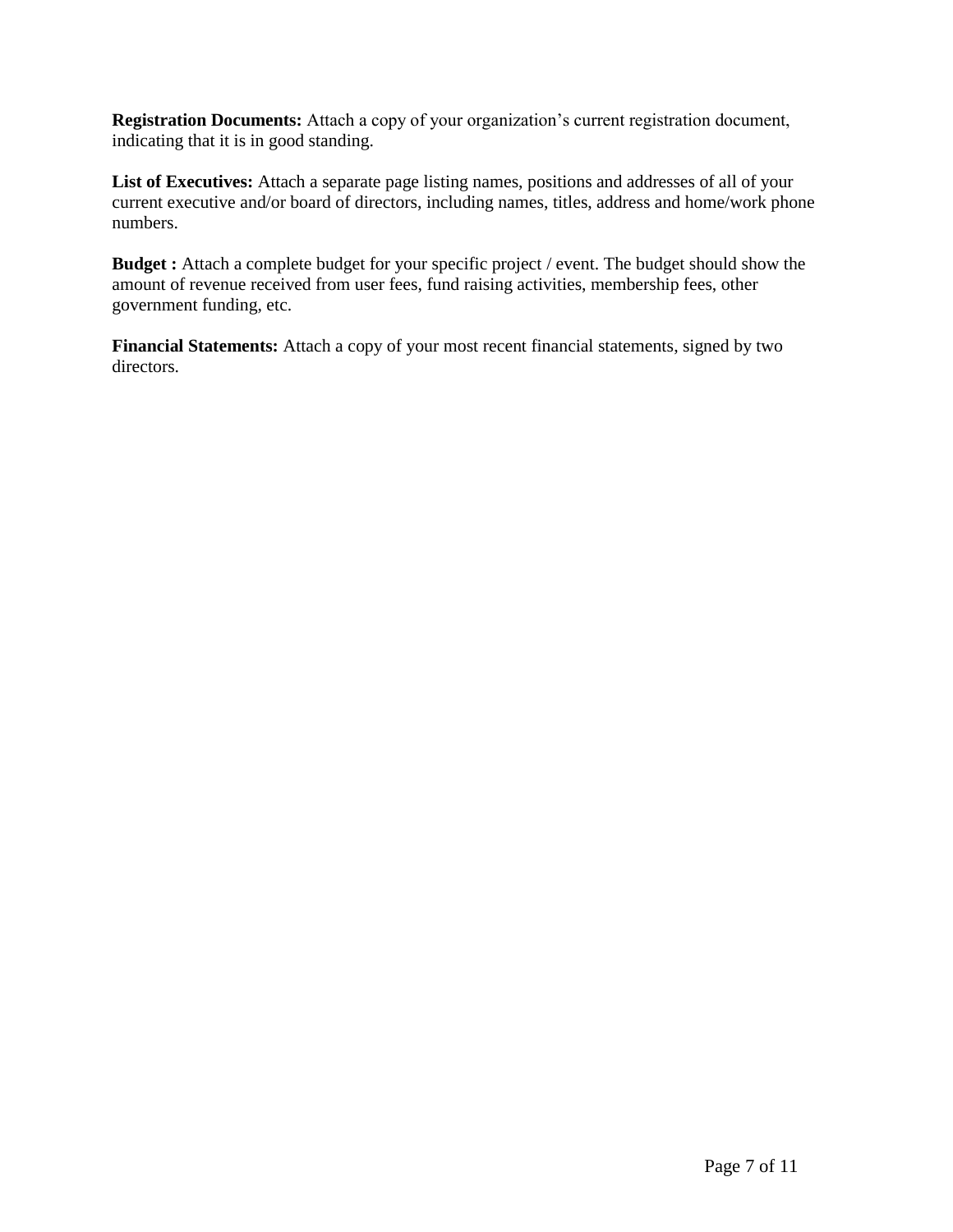# **GRANT INFORMATION**

Nature of Initiative:

Please indicate which funding stream your initiative supports or enhances (check only one):

# **O** GRANT IN AID

The qathet Regional District (qRD) supports the enhancement of a positive quality of life for all of its residents and one means of helping to achieve this goal is through a grant in aid funding program. Building on the pillars of sustainability: economy, environment, culture, infrastructure, society and governance.

Applications will be considered for initiatives that:

- Support the enhancement of a positive quality of life for residents of the qathet region;
- Develop skills, knowledge and experience for members of the community;
- Support the community's well-being;
- Provide measurable cultural benefits for residents and communities within the qathet region.

# **ECONOMIC DEVELOPMENT**

The qathet Regional District supports the enhancement of a positive quality of life for all of its residents and one means of helping to achieve this goal is through an economic development funding program. Building on the pillars of sustainability: economy, environment, culture, infrastructure, society and governance.

Applications will be considered for initiatives that:

- Create economic benefits such as generating local spending and creating employment opportunities;
- Bring new money into the qathet region from outside sources;
- Support the community's long-term well-being;
- Provide measurable economic benefits for residents and communities within the qathet region.

# **NOCIAL PLANNING**

The qathet Regional District supports the enhancement of a positive quality of life for all of its residents and one means of helping to achieve this goal is through an annual social planning grants program. Building on the pillar of social sustainability to provide access, support and advocacy for a safe, secure and inclusive community, the social planning grants program is to assist organizations in responding to issues of a social nature.

Applications will be considered for initiatives that:

- Enhance social cohesion:
- Address the root causes and effects of poverty;
- Contribute to the vitality and livability of our community;
- Foster social inclusion;
- Foster social equity.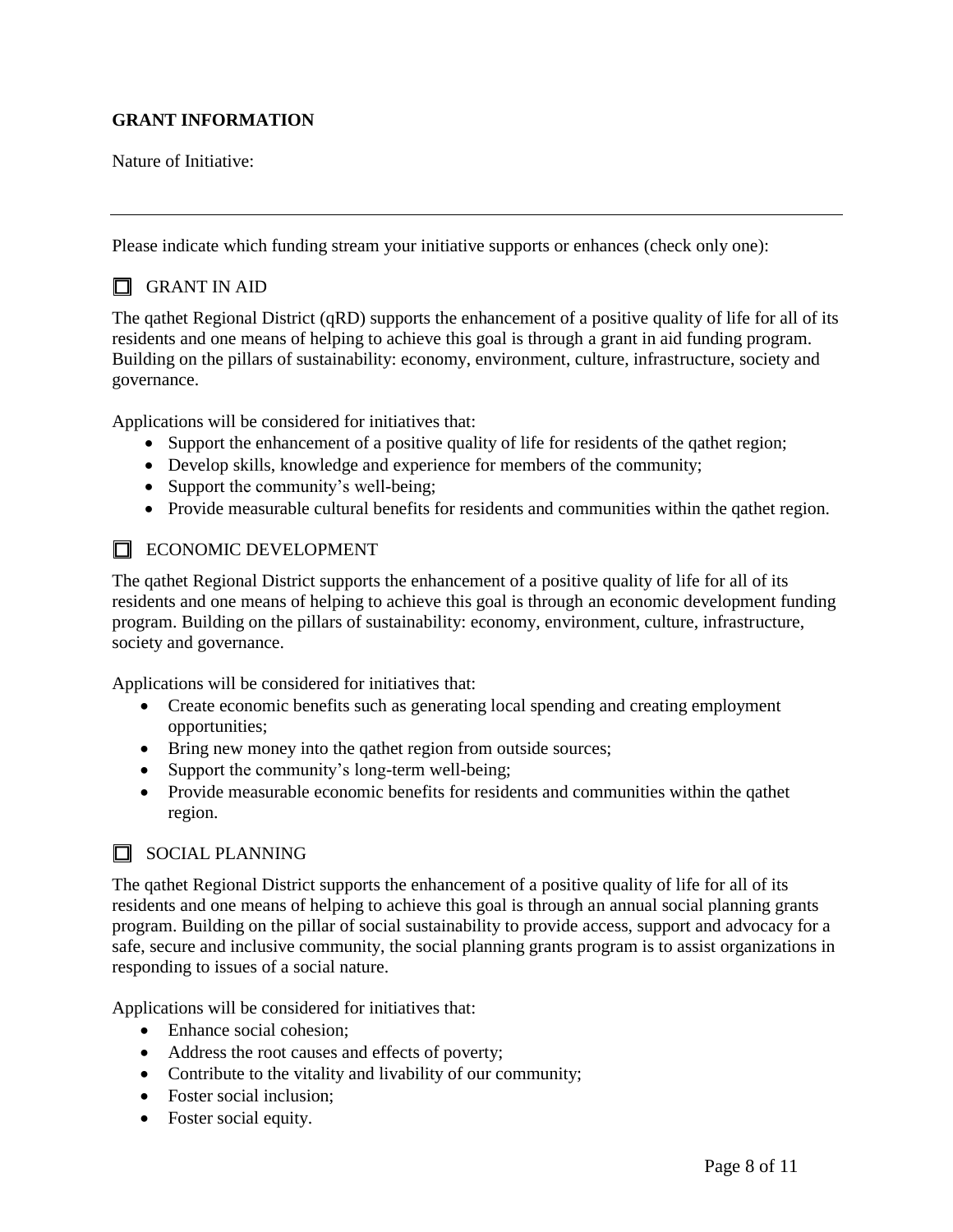|        | Grant requested is for (check all applicable)                                    |   |                                                             |  |
|--------|----------------------------------------------------------------------------------|---|-------------------------------------------------------------|--|
| $\Box$ | <b>General Operating Assistance</b>                                              | □ | Specific Project                                            |  |
|        | Capital                                                                          |   | <b>Special Event</b>                                        |  |
|        | Facility: If the initiative is for capital or renovation project please provide: |   |                                                             |  |
|        |                                                                                  |   |                                                             |  |
|        | <b>Street Address or Legal Description:</b>                                      |   | <u> 1989 - Johann Stoff, amerikansk politiker (d. 1989)</u> |  |
|        | Registered Holder of Land Title (Provide Documentation):                         |   |                                                             |  |
|        | Facility Operator/Leaseholder:                                                   |   |                                                             |  |
|        | Describe your initiative.                                                        |   |                                                             |  |
|        |                                                                                  |   |                                                             |  |
|        |                                                                                  |   |                                                             |  |
|        | Describe how the grant funds will be used.                                       |   |                                                             |  |
|        |                                                                                  |   |                                                             |  |
|        |                                                                                  |   |                                                             |  |
|        | Provide a list of key dates and milestones for the project:                      |   |                                                             |  |
|        |                                                                                  |   |                                                             |  |
|        |                                                                                  |   |                                                             |  |
|        |                                                                                  |   |                                                             |  |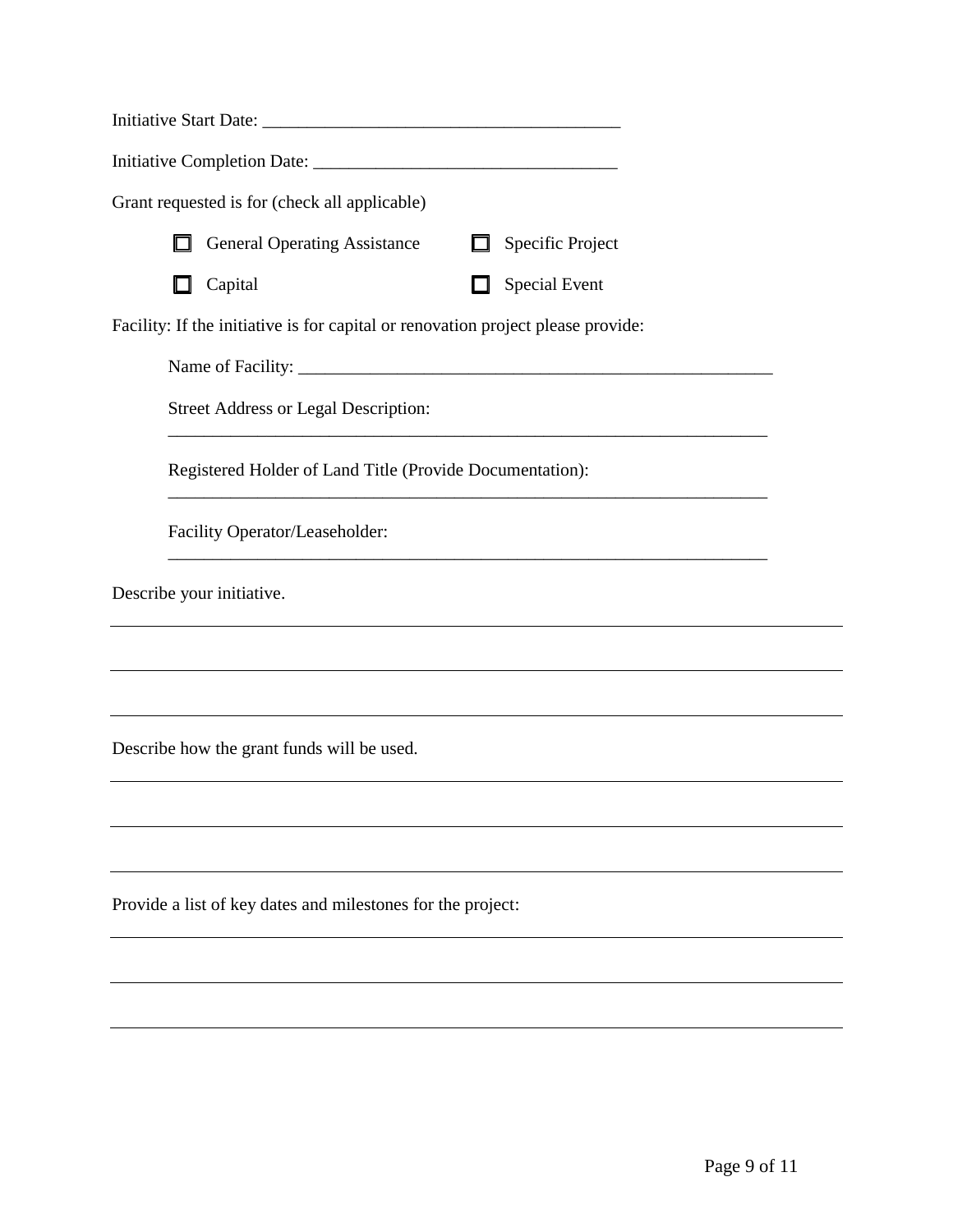Describe how your organization or project benefits regional districts residents inclusive of electoral areas A (north from City boundary), B (south from City boundary to Whalen Road), C (from Whalen Road to Jervis Inlet), D (Texada Island), E (Lasqueti Island), City of Powell River and Tla'amin. Please specify which areas will benefit from your project.

How will you evaluate the success of your service/project? (Describe in detail).

# **INITIATIVE / PROJECT BUDGET**

| (A) Total Project Cost:                               |           |             |
|-------------------------------------------------------|-----------|-------------|
| (Attach detailed cost estimates)                      |           |             |
| <b>Revenues:</b>                                      | Confirmed | Anticipated |
| <b>Provincial Government Grant Funding</b>            |           |             |
| <b>Federal Government Grant Funding</b>               |           |             |
| <b>Municipal Funding</b>                              |           |             |
| <b>Organization Funding:</b>                          |           |             |
| *In-Kind/Volunteer Labour/Services/Equipment          | \$.       |             |
| Donations                                             |           |             |
| Cash                                                  |           |             |
| (B) Total Revenue                                     |           |             |
| $(A - B)$ Amount Requested from the Regional District |           |             |

\*Volunteer labour should be directly related to the initiative for which funding is being requested.

\_\_\_\_\_\_\_\_\_\_\_\_\_\_\_\_\_\_\_\_\_\_\_\_\_\_\_\_\_\_\_\_\_\_\_\_\_\_\_\_\_\_\_\_\_\_\_\_\_\_\_\_\_\_\_\_\_\_\_\_\_\_\_\_\_\_

\_\_\_\_\_\_\_\_\_\_\_\_\_\_\_\_\_\_\_\_\_\_\_\_\_\_\_\_\_\_\_\_\_\_\_\_\_\_\_\_\_\_\_\_\_\_\_\_\_\_\_\_\_\_\_\_\_\_\_\_\_\_\_\_\_\_

\_\_\_\_\_\_\_\_\_\_\_\_\_\_\_\_\_\_\_\_\_\_\_\_\_\_\_\_\_\_\_\_\_\_\_\_\_\_\_\_\_\_\_\_\_\_\_\_\_\_\_\_\_\_\_\_\_\_\_\_\_\_\_\_\_\_

# **SIGNATURES**

Signature of Applicant or Authorized Representative

Print Name and Title

Date